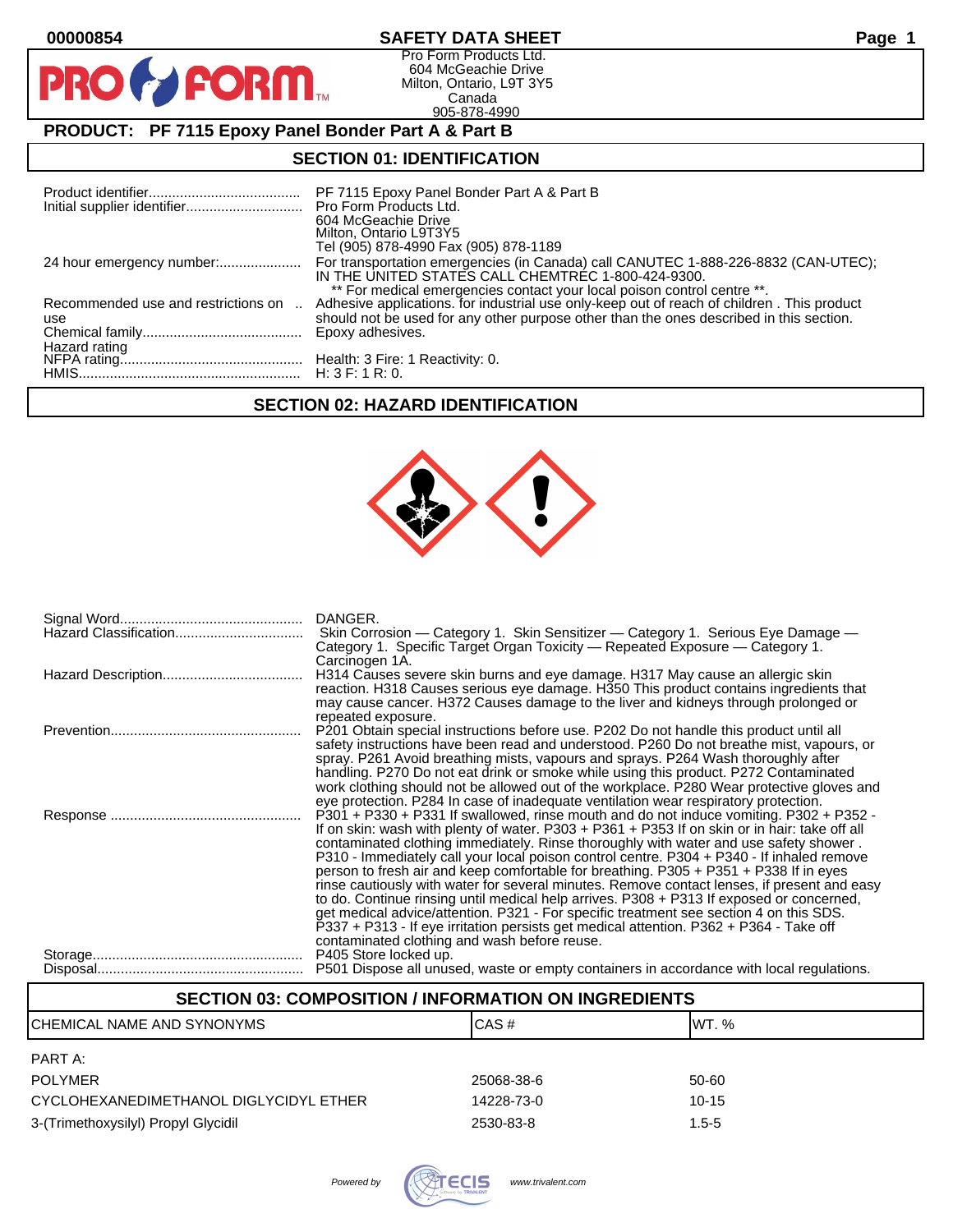## **SECTION 03: COMPOSITION / INFORMATION ON INGREDIENTS**

| Cristobalite (SiO2)                            | 14464-46-1    | $1 - 1.5$   |
|------------------------------------------------|---------------|-------------|
| Quartz                                         | 14808-60-7    | $0.5 - 1$   |
| Carbon Black                                   | 1333-86-4     | $0.1 - 0.5$ |
| PART B:                                        |               |             |
| 9,12-OCTADECADIENOIC ACID-BASED POLYAMIDOAMINE | 68541-13-9    | $30-40$     |
| Polyglycol Diamine                             | 4246-51-9     | $10 - 15$   |
| 2,4,6-Tris(Dimethylaminomethyl) Phenol         | $90 - 72 - 2$ | $5 - 10$    |
| 1H-Imidazole                                   | 288-32-4      | $1.5 - 5$   |
| 1,5-Pentanediamine, 2-methyl-                  | 15520-10-2    | $1.5 - 5$   |
| Bis-((Dimethylamino)methyl) phenol             | 71074-89-0    | $1 - 1.5$   |
| <b>CRISTOBALITE</b>                            | 14464-46-1    | $0.1 - 0.5$ |
|                                                |               |             |

#### **SECTION 04: FIRST-AID MEASURES**

|                        | In case of contact, immediately flush eyes, keeping eyelids open, with plenty of water for at<br>least 15 minutes. Check for and remove any contact lenses, if safe and easy to do so.                                                                                                                                                                                                                                                                                                                                                                                                                                                                                                                                                                                                                                                                                                                                                                                                                         |
|------------------------|----------------------------------------------------------------------------------------------------------------------------------------------------------------------------------------------------------------------------------------------------------------------------------------------------------------------------------------------------------------------------------------------------------------------------------------------------------------------------------------------------------------------------------------------------------------------------------------------------------------------------------------------------------------------------------------------------------------------------------------------------------------------------------------------------------------------------------------------------------------------------------------------------------------------------------------------------------------------------------------------------------------|
|                        | Obtain medical attention.<br>Immediately flush skin with plenty of soap and water. Remove contaminated clothing.<br>Wash clothing before reuse. Do not peel solidified product off the skin. If irritation persists,<br>seek medical attention.                                                                                                                                                                                                                                                                                                                                                                                                                                                                                                                                                                                                                                                                                                                                                                |
|                        | If inhaled, remove to fresh air. If not breathing, give artificial respiration. If breathing is                                                                                                                                                                                                                                                                                                                                                                                                                                                                                                                                                                                                                                                                                                                                                                                                                                                                                                                |
|                        | difficult, give oxygen, obtain medical attention.<br>Do not induce vomiting. Rinse mouth with water. Give 1 to 2 glasses of water to drink.<br>Never give anything by mouth to an unconscious person. If spontaneous vomiting occurs<br>have victim lean forward with head down to prevent aspiration of fluid into the lungs. Get                                                                                                                                                                                                                                                                                                                                                                                                                                                                                                                                                                                                                                                                             |
| Additional information | medical attention.<br>Eye: stain for evidence of corneal injury. If cornea is burned, instill antibiotic steroid<br>preparation frequently. Workplace vapours have produced reversible corneal epithelial<br>edema impairing vision. Skin: this compound is a known skin sensitizer. Treat<br>symptomatically as for contact dermatitis or thermal burns. If burned, treat as thermal burn.<br>Ingestion: treat symptomatically. There is no specific antidote. Inducing vomiting is<br>contraindicated because of the irritating nature of this compound. Respiratory: this<br>compound is a known pulmonary sensitizer. Treatment is essentially symptomatic. An<br>individual having a skin or pulmonary sensitization reaction to this material should be<br>removed from exposure to any isocyanate. In the event of an incident involving this product<br>ensure that medical authorities are provided a copy of this safety data sheet. In all cases, if<br>irritation persists seek medical attention. |

## **SECTION 05: FIRE-FIGHTING MEASURES**

| Suitable and unsuitable extinguishing                                                                              | Dry chemical. Carbon dioxide. In cases of larger fires, water spray should be used.                                                                                                                                                                                                                                                                                                                                                                                                                       |
|--------------------------------------------------------------------------------------------------------------------|-----------------------------------------------------------------------------------------------------------------------------------------------------------------------------------------------------------------------------------------------------------------------------------------------------------------------------------------------------------------------------------------------------------------------------------------------------------------------------------------------------------|
| media                                                                                                              |                                                                                                                                                                                                                                                                                                                                                                                                                                                                                                           |
| Specific hazards arising from the<br>hazardous product, such as the nature of<br>any hazardous combustion products | Oxides of carbon (CO, CO2). Oxides of nitrogen. Phenols. Formaldehyde. Other potentially<br>toxic fumes.                                                                                                                                                                                                                                                                                                                                                                                                  |
| Special protective equipment and<br>precautions for fire-fighters                                                  | Firefighter should be equipped with self-contained breathing apparatus and full protective<br>clothing to protect against potentially toxic and irritating fumes. During a fire, isocyanate<br>vapours and other irritating, highly toxic gases may be generated by thermal decomposition<br>or combustion. Cool fire-exposed containers with cold water spray. Heat will cause<br>pressure buildup and may cause explosive rupture. Heat will cause pressure buildup and<br>may cause explosive rupture. |

Unusual fire / explosion hazards............... Reaction between water or foam and hot MDI can be vigorous.

#### **SECTION 06: ACCIDENTAL RELEASE MEASURES**

| Isolate area and keep unauthorized people away. Do not walk through spilled material.<br>Wear recommended protective equipment. Ventilate. Open windows and doors to allow<br>air circulation. Dike area to prevent spreading. The use of absorbent socks or spill pillows<br>may be required. Stop leak if safe to do so. Prevent runoff into drains, sewers, and other<br>waterways. |
|----------------------------------------------------------------------------------------------------------------------------------------------------------------------------------------------------------------------------------------------------------------------------------------------------------------------------------------------------------------------------------------|
| If temporary control of isocyanate vapour is required, a blanket of protein foam may be placed over spill. If transportation spill occurs in United States, call Chemtrec<br>1-800-424-9300. If transportation spill occurs in Canada, call Canutec at (613) 996-6666.<br>Large quantities may be pumped into closed, but not sealed, containers for disposal.                         |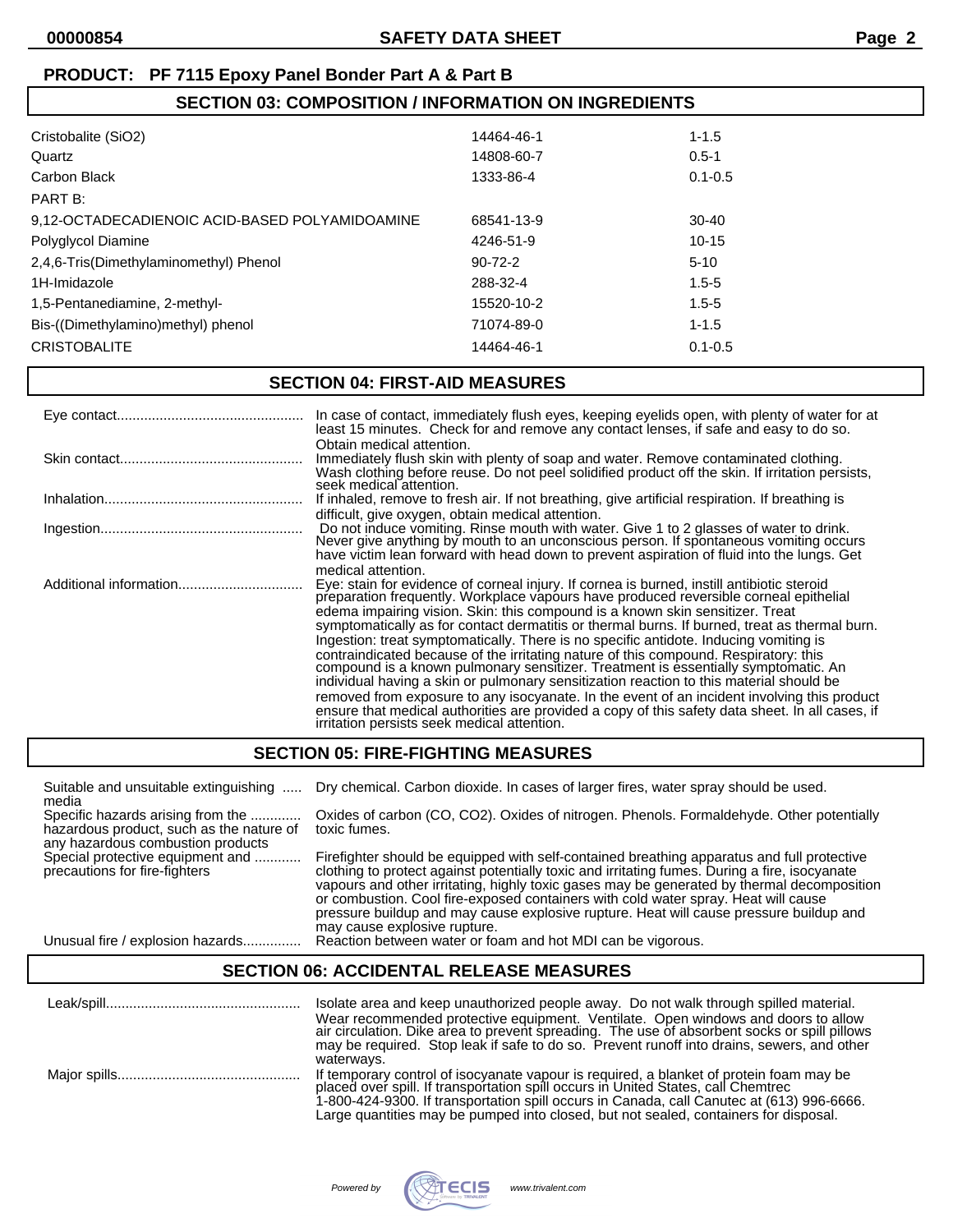## **SECTION 06: ACCIDENTAL RELEASE MEASURES**

 Clean up................................................... Use a heat gun and a scraper to remove cured adhesive. Prior to using a heat gun, ensure that the surface can withstand the heat generated by the gun. Decontaminate spill area with decontamination solution. Area can then be washed with soap and water.

#### **SECTION 07: HANDLING AND STORAGE**

| Precautions for safe handling                                   | Avoid skin and eye contact. Do not breathe vapours, mist or dust. Use adequate<br>ventilation. Decomposition products can be highly toxic and irritating. Individuals with lung<br>or breathing problems or prior allergic reactions to isocyanates must not be exposed to<br>vapour or spray mist. Warning properties (irritation of the eyes, nose and throat or odour)<br>are not adequate to prevent chronic overexposure from inhalation. Handle in accordance<br>with good industrial hygiene and safety practices. Wash thoroughly after handling. Wear<br>respiratory protection if material is heated, sprayed, used in confined space, or if exposure<br>limit is exceeded. Employee education and training are important. |
|-----------------------------------------------------------------|--------------------------------------------------------------------------------------------------------------------------------------------------------------------------------------------------------------------------------------------------------------------------------------------------------------------------------------------------------------------------------------------------------------------------------------------------------------------------------------------------------------------------------------------------------------------------------------------------------------------------------------------------------------------------------------------------------------------------------------|
| Conditions for safe storage, including any<br>incompatibilities | Store in tightly closed containers to prevent moisture contamination. Store in a cool, dry<br>and well ventilated area. Do not reseal if contamination is suspected. Exposure to vapours<br>of heated isocyanates can be extremely dangerous.                                                                                                                                                                                                                                                                                                                                                                                                                                                                                        |

### **SECTION 08: EXPOSURE CONTROLS / PERSONAL PROTECTION**

| <b>INGREDIENTS</b>                                                          | <b>TWA</b>                     | <b>ACGIHTLV</b><br>STEL                                                                                                                                                                                                                                                                                                                                                                                                                                                                                                                                                                                                                                         | <b>OSHA PEL</b><br>PEL        | STEL            | <b>NIOSH</b><br><b>REL</b> |
|-----------------------------------------------------------------------------|--------------------------------|-----------------------------------------------------------------------------------------------------------------------------------------------------------------------------------------------------------------------------------------------------------------------------------------------------------------------------------------------------------------------------------------------------------------------------------------------------------------------------------------------------------------------------------------------------------------------------------------------------------------------------------------------------------------|-------------------------------|-----------------|----------------------------|
| <b>POLYMER</b>                                                              | Not Established                | Not Established                                                                                                                                                                                                                                                                                                                                                                                                                                                                                                                                                                                                                                                 | Not Established               | Not Established | Not Established            |
| CYCLOHEXANEDIMETH Not established<br><b>ANOL DIGLYCIDYL</b><br><b>ETHER</b> |                                | Not established                                                                                                                                                                                                                                                                                                                                                                                                                                                                                                                                                                                                                                                 | Not established               | Not established | Not established            |
| 3-(Trimethoxysilyl) Propyl<br>Glycidil                                      | Not Established                | Not Established                                                                                                                                                                                                                                                                                                                                                                                                                                                                                                                                                                                                                                                 | Not Established               | Not Established | Not Established            |
| Cristobalite (SiO2)                                                         | $0.025$ mg/m3                  | Not Established                                                                                                                                                                                                                                                                                                                                                                                                                                                                                                                                                                                                                                                 | $0.05$ mg/m $3$               | Not Established | $0.05$ mg/m $3$            |
| Quartz                                                                      | $0.025$ mg/m3                  | Not Established                                                                                                                                                                                                                                                                                                                                                                                                                                                                                                                                                                                                                                                 | $0.1$ mg/m $3$<br>Respiratory | Not Established | $0.05$ mg/m $3$            |
| Carbon Black                                                                | $3$ mg/m $3$                   | Not established                                                                                                                                                                                                                                                                                                                                                                                                                                                                                                                                                                                                                                                 | $3.5 \text{ mg/m}$            | Not established | $3.5$ mg/m $3$             |
|                                                                             | CA ON: 3 mg/m3 (Inhalable) TWA |                                                                                                                                                                                                                                                                                                                                                                                                                                                                                                                                                                                                                                                                 |                               |                 |                            |
| 9.12-OCTADECADIENOI<br>C ACID-BASED<br>POLYAMIDOAMINE                       | Not established                | Not established                                                                                                                                                                                                                                                                                                                                                                                                                                                                                                                                                                                                                                                 | Not established               | Not established | Not established            |
| Polyglycol Diamine                                                          | Not Established                | Not Established                                                                                                                                                                                                                                                                                                                                                                                                                                                                                                                                                                                                                                                 | Not Established               | Not Established | Not Established            |
| 2,4,6-Tris(Dimethylamino<br>methyl) Phenol                                  | Not established                | Not established                                                                                                                                                                                                                                                                                                                                                                                                                                                                                                                                                                                                                                                 | Not established               | Not established | Not established            |
| 1H-Imidazole                                                                | Not Established                | Not Established                                                                                                                                                                                                                                                                                                                                                                                                                                                                                                                                                                                                                                                 | Not Established               | Not Established | Not Established            |
| 1,5-Pentanediamine,<br>2-methyl-                                            | Not Established                | Not Established                                                                                                                                                                                                                                                                                                                                                                                                                                                                                                                                                                                                                                                 | Not Established               | Not Established | Not Established            |
| Bis-((Dimethylamino)meth Not established<br>yl) phenol                      |                                | Not established                                                                                                                                                                                                                                                                                                                                                                                                                                                                                                                                                                                                                                                 | Not established               | Not established | Not established            |
| <b>CRISTOBALITE</b>                                                         | $0.025$ mg/m3                  | Not established                                                                                                                                                                                                                                                                                                                                                                                                                                                                                                                                                                                                                                                 | Not established               | Not established | $0.05$ mg/m $3$            |
|                                                                             |                                | Chemical safety goggles. Chemical safety goggles and full faceshield if a splash hazard                                                                                                                                                                                                                                                                                                                                                                                                                                                                                                                                                                         |                               |                 |                            |
|                                                                             |                                | exists. Contact lenses should not be worn when working with this chemical.<br>In case of insufficient ventilation, wear suitable respiratory equipment. An approved air<br>purifying respirator with organic vapour cartridges and particulate prefilter can be used to<br>minimize exposure. However, this should be permitted only for short periods of time (< 1 hour) at relatively low concentrations (at or near the exposure limit). Protection provided by<br>air-purifying respirators is limited. The use of a positive pressure air supplied respirator is<br>mandatory when airborne concentrations are not known or airborne solvent levels are 10 |                               |                 |                            |
|                                                                             |                                | times the appropriate exposure limit or spraying is performed in a confined space or with<br>limited ventilation. Use NIOSH approved respirator or equipment. Do not exceed the use<br>limits of the respirator.                                                                                                                                                                                                                                                                                                                                                                                                                                                |                               |                 |                            |
|                                                                             |                                | Chemical resistant gloves: butyl rubber, nitrile rubber, neoprene, PVC. Practice good                                                                                                                                                                                                                                                                                                                                                                                                                                                                                                                                                                           |                               |                 |                            |
|                                                                             |                                | hygiene, wash thoroughly before handling any food.<br>Wear adequate protective clothes. Wear long sleeves and trousers to prevent dermal<br>exposure.                                                                                                                                                                                                                                                                                                                                                                                                                                                                                                           |                               |                 |                            |
|                                                                             |                                | Safety boots per local regulations.                                                                                                                                                                                                                                                                                                                                                                                                                                                                                                                                                                                                                             |                               |                 |                            |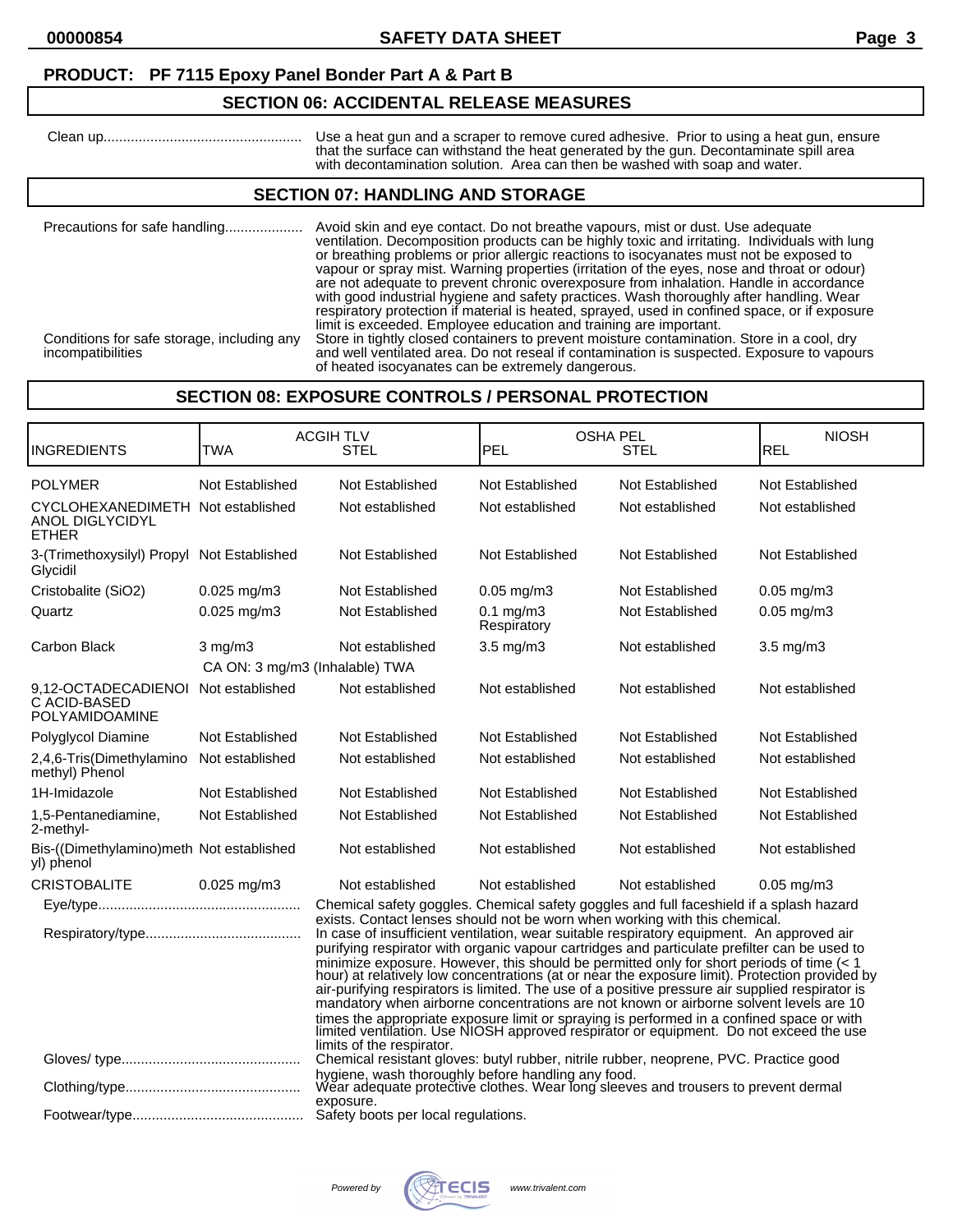### **SECTION 08: EXPOSURE CONTROLS / PERSONAL PROTECTION**

|                                  | Eye wash facility and emergency shower should be in close proximity. Educate and train<br>employees on the safe use and handling of the product.                                                                                                                                                                                                                                                                                                                                                                                              |
|----------------------------------|-----------------------------------------------------------------------------------------------------------------------------------------------------------------------------------------------------------------------------------------------------------------------------------------------------------------------------------------------------------------------------------------------------------------------------------------------------------------------------------------------------------------------------------------------|
| Appropriate engineering controls | Mechanical ventilation systems used to ventilate corrosive storage or process areas must<br>be designed with components that are corrosion resistant. Ventilate adequately. Exhaust<br>air may need to be cleaned by scrubbers or filters to reduce environmental contamination.<br>Vent work area to ensure airborne concentrations are below the current occupational<br>exposure limits. Avoid breathing mists; if general ventilation or local exhaust is inadequate,<br>persons exposed to mists should wear approved breathing devices. |

#### **SECTION 09: PHYSICAL AND CHEMICAL PROPERTIES**

|                                                                              |      | Part B:. Viscous liquid.<br>Part B:. Tan.<br>Part B:. Very faint, amine-like.                                              |
|------------------------------------------------------------------------------|------|----------------------------------------------------------------------------------------------------------------------------|
|                                                                              |      |                                                                                                                            |
|                                                                              |      |                                                                                                                            |
|                                                                              |      |                                                                                                                            |
|                                                                              | 25C. | Relative Density (Specific Gravity) Part A:. 1.089 g/cm3 @ 20C. 9.06 lb/gal @ 25C. Part B:. 1.13 g/cm3 @ 20C. 9.4 lb/gal @ |
| Melting / Freezing point (deg C) Part A: . Not available. Part B: . No data. |      |                                                                                                                            |
|                                                                              |      |                                                                                                                            |
|                                                                              |      |                                                                                                                            |
|                                                                              |      |                                                                                                                            |
|                                                                              |      |                                                                                                                            |
| Auto ignition temperature (deg C) Part A:. Not available.                    |      | Part B:. No data.                                                                                                          |
|                                                                              |      | Part B: . No Data.                                                                                                         |
|                                                                              |      |                                                                                                                            |
| Partition coefficient - n-octanol/water Part A: . Not available.             |      | Part B: . No data.                                                                                                         |
|                                                                              |      | Part B: . No data.                                                                                                         |
|                                                                              |      | Part B: . No data.                                                                                                         |

## **SECTION 10: STABILITY AND REACTIVITY**

| discharge, shock or vibration      | Stable at normal temperatures and pressures.<br>Contact with moisture and other materials will react with isocyanates. |
|------------------------------------|------------------------------------------------------------------------------------------------------------------------|
| Hazardous decomposition products   | Carbon oxides, formaldehydes, hydrocarbons, hydrogen cyanide, nitrogen oxides, phenols,                                |
| Possibility of hazardous reactions | silicone polymers.<br>Product will not undergo hazardous polymerization.                                               |

## **SECTION 11: TOXICOLOGICAL INFORMATION**

| IINGREDIENTS                                   | LC50                          | LD50                                                       |
|------------------------------------------------|-------------------------------|------------------------------------------------------------|
| <b>POLYMER</b>                                 | No Data                       | 2,020 mg/kg oral rat                                       |
| CYCLOHEXANEDIMETHANOL DIGLYCIDYL ETHER         | No Data                       | 2,500 mg/kg oral (rat)                                     |
| 3-(Trimethoxysilyl) Propyl Glycidil            | $>5.3$ mg/L                   | $8,025$ mg/kg (oral rat)<br>4,250<br>mg/kg (dermal rabbit) |
| Cristobalite (SiO2)                            | No Data                       | 8030 mg/kg oral, rat 4248 mg/kg<br>dermal, rabbit          |
| Quartz                                         | Not Available                 | Not Available                                              |
| Carbon Black                                   | Not available                 | >10,000 mg/kg oral rat<br>3,000 mg/kg dermal rabbit        |
| 9,12-OCTADECADIENOIC ACID-BASED POLYAMIDOAMINE | No Data                       | No data                                                    |
| Polyglycol Diamine                             | 2.9 mg/L rat                  | 1,690 mg/kg oral rat $>2150$ mg/kg<br>dermal răbbit        |
| 2,4,6-Tris(Dimethylaminomethyl) Phenol         | >0.5 mg/L 1Hr Inhalation, Rat | 1200 mg/kg oral rat 1280 mg/kg<br>dermal rabbit            |
| 1H-Imidazole                                   | No Data                       | 970 mg/kg oral rat                                         |
| 1,5-Pentanediamine, 2-methyl-                  | 4.9 mg/L                      | 1,690 mg/kg oral rat                                       |
| Bis-((Dimethylamino)methyl) phenol             | Not Available                 | Not Available                                              |

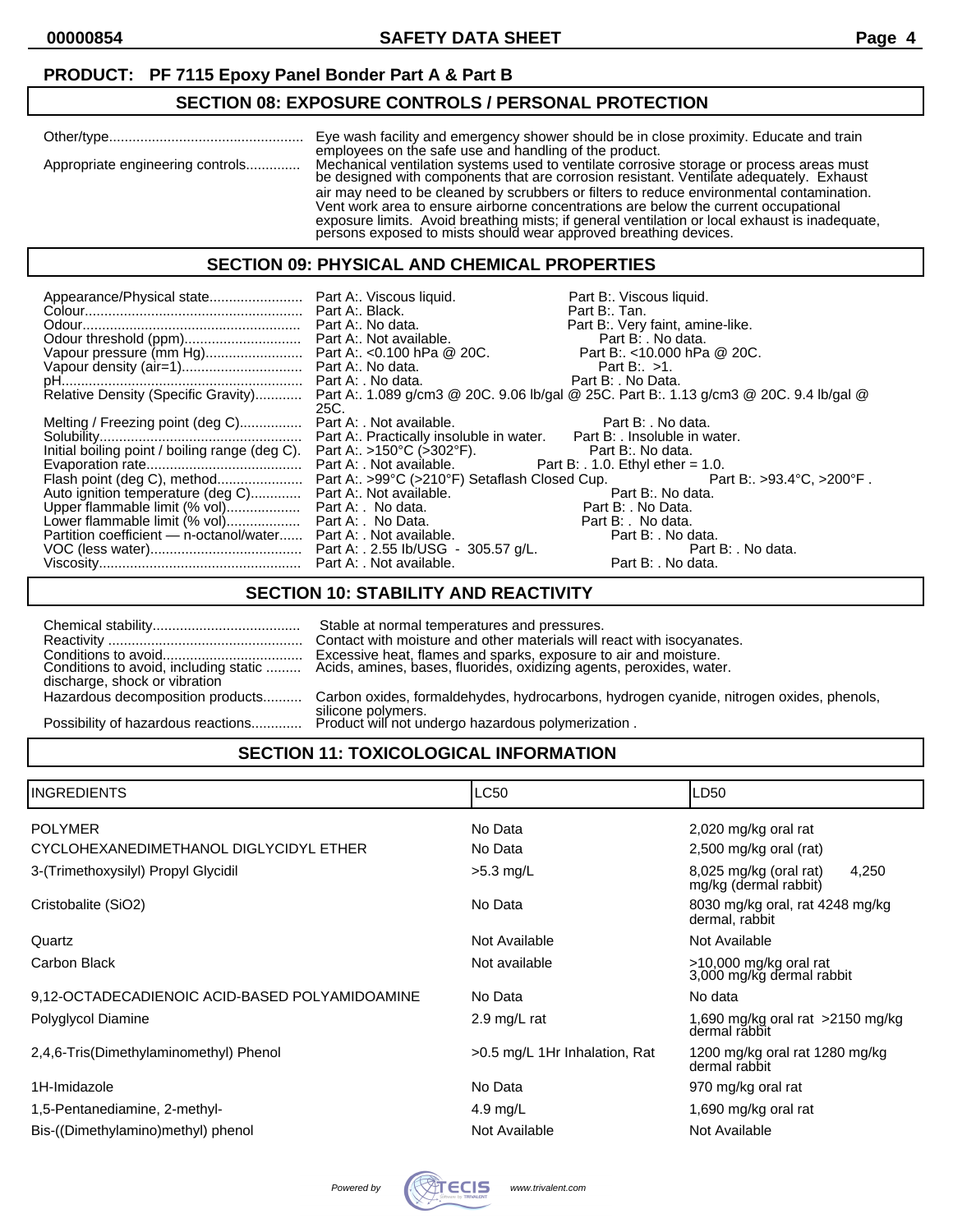### **SECTION 11: TOXICOLOGICAL INFORMATION**

| <b>INGREDIENTS</b>  |                                                                                                                                                                                                                                                                                                                                                                                                                                                                                                                                                                                                                                                                                                                                                                                                                                               | <b>LC50</b>                                                                                                                                                                                                                                                                                                                                                                                                                                                                                                                                                                                                                           | LD50    |
|---------------------|-----------------------------------------------------------------------------------------------------------------------------------------------------------------------------------------------------------------------------------------------------------------------------------------------------------------------------------------------------------------------------------------------------------------------------------------------------------------------------------------------------------------------------------------------------------------------------------------------------------------------------------------------------------------------------------------------------------------------------------------------------------------------------------------------------------------------------------------------|---------------------------------------------------------------------------------------------------------------------------------------------------------------------------------------------------------------------------------------------------------------------------------------------------------------------------------------------------------------------------------------------------------------------------------------------------------------------------------------------------------------------------------------------------------------------------------------------------------------------------------------|---------|
| <b>CRISTOBALITE</b> |                                                                                                                                                                                                                                                                                                                                                                                                                                                                                                                                                                                                                                                                                                                                                                                                                                               | No data                                                                                                                                                                                                                                                                                                                                                                                                                                                                                                                                                                                                                               | No data |
|                     | Eye contact. Skin contact. Inhalation.<br>SKIN: Irritant. Can cause reddening, itching and swelling. May cause allergic reaction to<br>skin. Contact with fibrous glass or its dust can cause skin irritation. EYE: Product liquid,<br>aerosols or vapours are irritating. Can cause tearing, reddening and swelling.<br>INHALATION: Breathing this material may be harmful or fatal. Vapour/mists at<br>concentrations above the exposure limits can irritate (burning sensation) the mucous<br>membranes in the respiratory tract. This can cause a runny nose, sore throat, coughing,<br>chest discomfort, difficulty breathing and reduced pulmonary functioning. INGESTION:<br>Swallowing this material may be harmful or fatal. Symptoms can include severe stomach<br>and intestinal irritation, abdominal pain and vomiting of blood. |                                                                                                                                                                                                                                                                                                                                                                                                                                                                                                                                                                                                                                       |         |
|                     | may also occur as a result of severe tissue injury.                                                                                                                                                                                                                                                                                                                                                                                                                                                                                                                                                                                                                                                                                                                                                                                           | SKIN: Can cause permanent skin damage. EYE: Can cause permanent eye damage and<br>can injure the cornea and cause blindness. INHALATION: Breathing this material may be<br>harmful or fatal. Prolonged and repeated exposure of dust may result in progressive and<br>permanent lung disease which may cause death from respiratory and/or heart failure.<br>INGESTION: Swallowing this material may be harmful or fatal. Symptoms can include<br>severe stomach and intestinal irritation, abdominal pain and vomiting of blood. Swallowing<br>this mater may cause burns and destroy internal tissues. Low blood pressure and shock |         |
|                     | silica in the form of quartz or cristobalite.                                                                                                                                                                                                                                                                                                                                                                                                                                                                                                                                                                                                                                                                                                                                                                                                 | This product contains Crystalline silica and Carbon Black that are known to the State of<br>California to cause cancer. The IARC and NTP have determined that there is sufficient<br>evidence in humans and experimental animals for the carcinogenicity of inhaled crystalline                                                                                                                                                                                                                                                                                                                                                       |         |
|                     | No known reproductive effects.                                                                                                                                                                                                                                                                                                                                                                                                                                                                                                                                                                                                                                                                                                                                                                                                                |                                                                                                                                                                                                                                                                                                                                                                                                                                                                                                                                                                                                                                       |         |

#### **SECTION 12: ECOLOGICAL INFORMATION**

Persistence and degradability...................

Environmental........................................... Do not allow to enter waters, waste water or soil.

#### **SECTION 13: DISPOSAL CONSIDERATIONS**

Information on safe handling for disposal . Dispose of waste in accordance with all applicable federal, provincial/State and local and methods of disposal, including any regulations. Industrial incineration is the preferre and methods of disposal, including any regulations. Industrial incineration is the preferred method. Empty containers retain contaminated packaging product residue; observe all precautions for the product. Decontaminate containers prior to disposal. Empty decontaminated containers should be crushed to prevent reuse. Do not heat or cut empty containers with electric or gas torch as vapours and gases may be toxic.

#### **SECTION 14: TRANSPORT INFORMATION**

|                              | Corrosive Liquid, Basic, Organic, N.O.S. (2,4,6-Tris(Dimethylaminomethyl)Phenol, Aliphatic<br>Amine) - Class 8 - UN3267 - Packing Group III - This product meets limited quantity exemption when shipped in containers less than 5 litres. |
|------------------------------|--------------------------------------------------------------------------------------------------------------------------------------------------------------------------------------------------------------------------------------------|
|                              | Corrosive Liquid, Basic, Organic, N.O.S. (2,4,6-Tris(Dimethylaminomethyl)Phenol, Aliphatic                                                                                                                                                 |
|                              | Amine) - Class 8 - UN3267 - Packing Group III.                                                                                                                                                                                             |
| IMDG Classification (Marine) | Corrosive Liquid, Basic, Organic, N.O.S. (2,4,6-Tris(Dimethylaminomethyl)Phenol, Aliphatic Amine) - Class 8 - UN3267 - Packing Group III - EmS F-A, S-B.                                                                                   |
|                              | Potential marine pollutant.                                                                                                                                                                                                                |
|                              | In accordance with Part 2.2.1 of the Transportation of Dangerous Goods Regulations (July                                                                                                                                                   |
|                              | 2, 2014) - we certify that classification of this product is correct. .                                                                                                                                                                    |

## **SECTION 15: REGULATORY INFORMATION**

| <b>SARA Title III</b>                             | On Domestic Substances List (DSL).<br>This product is considered hazardous under the OSHA Hazard Communication Standard.         |
|---------------------------------------------------|----------------------------------------------------------------------------------------------------------------------------------|
| Section 302 - extremely hazardous  None.          |                                                                                                                                  |
| substances<br>Section 311/312 - hazard categories | Immediate health, delayed health.                                                                                                |
|                                                   | None.                                                                                                                            |
| EPA hazardous air pollutants (HAPS)<br>40CFR63    | None.                                                                                                                            |
|                                                   | This product contains crystalline silica (Quartz) and carbon black that are known to the<br>State of California to cause cancer. |